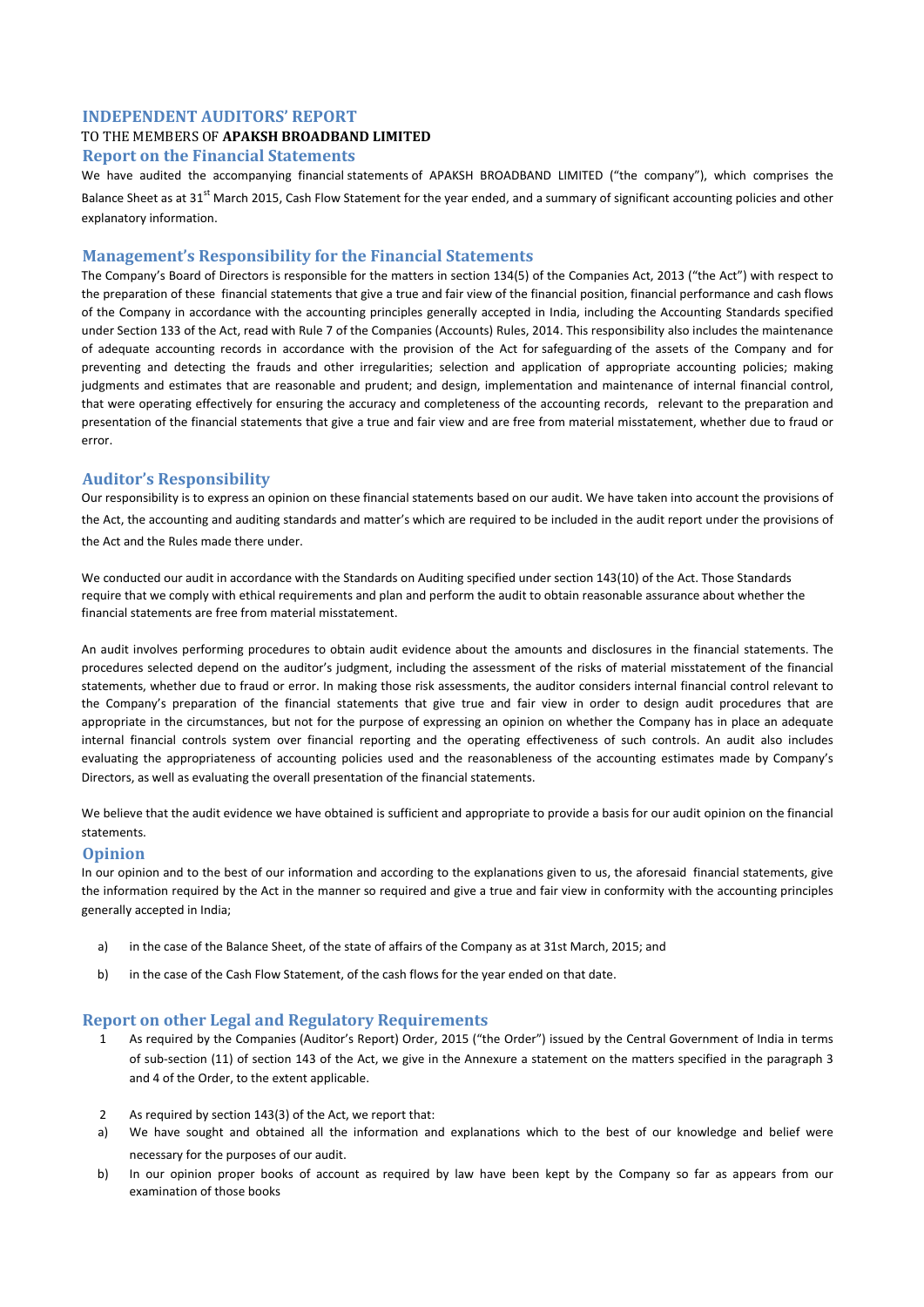- c) The Balance Sheet, and Cash Flow Statement dealt with by this Report are in agreement with the books of account.
- d) In our opinion, the aforesaid financial statements comply with the Accounting Standards specified under Section 133 of the Act, read with Rule 7 of the Companies (Accounts) Rules, 2014.
- e) On the basis of written representations received from the directors as on 31st March, 2015, taken on record by the Board of Directors, none of the directors is disqualified as on 31st March, 2015, from being appointed as a director in terms of Section 164(2) of the Act.
- f) with respect to the other matters to be included in the Auditor's Report in accordance with Rule 11 of the Companies (Audit and Auditors) Rules, 2014, in our opinion and to the best of our information and according to the explanations given to us:
- i The Company has disclosed the impact of pending litigations on its financial position in its financial statements – Refer Note 10 to the financial statements
- ii The Company did not have any long term contracts including derivative contracts for which there were any material foreseeable losses; and
- iii There were no amounts which required to be transferred to the Investor Education and Protection Fund by the Company.

**For P.C. BINDAL & CO.**  Chartered Accountants Firm Registration No. 003824 N

**CA .K.C. GUPTA** Place : New Delhi Partner<br>
Date: 28<sup>th</sup> May 2015<br>
Date: 28<sup>th</sup> May 2015 Membership No: 088638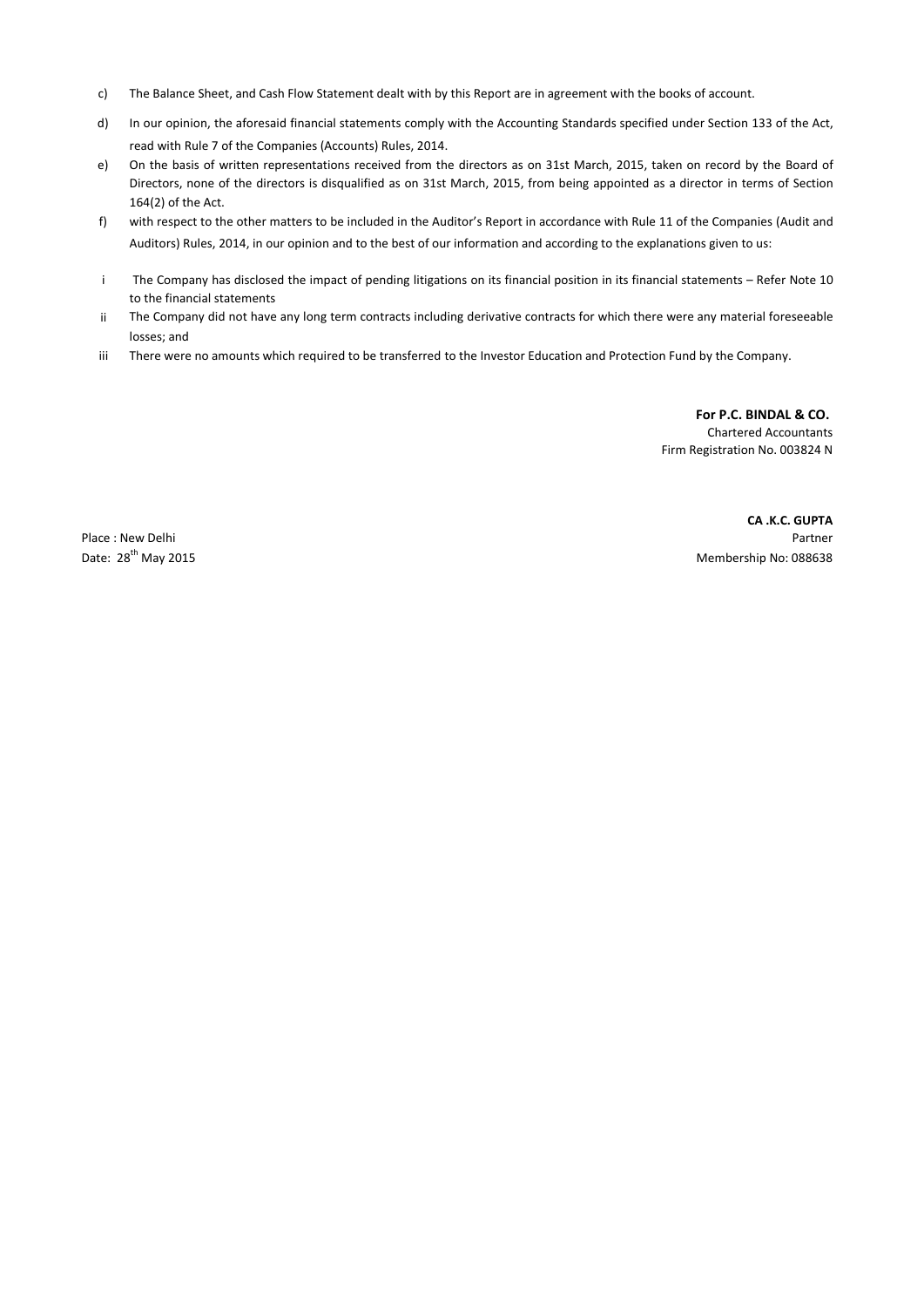#### **ANNEXURE REFERRED TO IN OUR REPORT OF EVEN DATE**

As stated in Para 1 'Report on Other Legal and Regulatory Requirements' in Our Auditors' report on even date, the following statement is based on the comment in the Auditors report on financial statement.

1 (a) The company has not produced any proper records showing full particulars including quantitative details and situation of fixed assets.

The impact & quantum of this on the company's assets cannot be qualified.

(b) The Company has not produced any documents confirming that fixed assets have been physically verified by the management during the year.

The impact & quantum of this on company's assets cannot be quantified.

- 2 The Company does not have any Inventory, Accordingly clause ii (a) to ii (c) of companies (Auditor's Report) Order 2015 is not applicable to the company for the current year.
- 3 The company has not granted any loans secured or unsecured to company covered in the register maintained under Section 189 of Companies Act, 2013. Accordingly clause iii (a) and iii (b) of Companies (Auditor's Report) Order 2015 is not applicable to the company for the current year.
- 4 In our opinion and according to the information and explanation given to us, there are adequate internal control procedures commensurate with the size of the company and the nature of its business with regard to purchases of inventory, fixed assets and with regard to the sale of goods. During the course of our audit, we have not observed any major weakness in internal controls.
- 5 In our opinion and according to the information and explanations given to us, the company has not accepted any deposits from public to which the directives issued by Reserve Bank of India and provisions of sections 73 to 76 of the Companies Act, 2013, including rules framed there under, apply. Further, no order has been passed by the Company Law Board or National Company Law Tribunal or Reserve Bank of India or any other tribunal.
- 6 As per the information and explanations given to us, the Central Government has specified maintenance of cost records on the products of the company under sub-section (1) of Section 148 of the Companies Act, 2013 and the company has not yet made or maintained such accounts and records.
- 7 (a) According to the information and explanations given to us and according to the books and records produced before us, the company is regular in depositing with appropriate authorities undisputed statutory dues including provident fund, employees' state insurance, income-tax, sales-tax, wealth tax, service tax, duty of customs, duty of excise, value added tax, cess and any other statutory dues with the appropriate authority, as applicable to it except of the following arrears of outstanding statutory dues appearing as at year end for a period of more than six months from the date they became payable:-

| <b>Nature</b>    | of Applicable recipient Arrears |             | amount |
|------------------|---------------------------------|-------------|--------|
| <b>Statutory</b> | <b>Dues Authority</b>           | for         | period |
| outstanding      |                                 | exceeding   | sixl   |
|                  |                                 | months      |        |
| <b>TDS</b>       | Income Tax dept.                | 9,170,632/- |        |

(b) According to the information and explanations given to us, there are no dues of income tax or sales tax or wealth tax or service tax or duty of customs or duty of excise or value added tax or cess which have not been deposited on account of any dispute except of the following amounts:-

| Name of the    | <b>Nature of Dues</b> | Amount (Rs.) | <b>Period to which Amount</b> | Forum where dispute is   |
|----------------|-----------------------|--------------|-------------------------------|--------------------------|
| <b>Statute</b> |                       |              | relates                       | pending                  |
| Sales Tax Act  | Sales Tax Demand      | 25,815,217/  | 2005-06                       | Hon'ble Supreme Court of |
|                |                       |              |                               | India                    |
| Sales Tax Act  | Sales Tax Demand      | 6,051,473/   | 2006-07                       | Hon'ble Supreme Court of |
|                |                       |              |                               | India                    |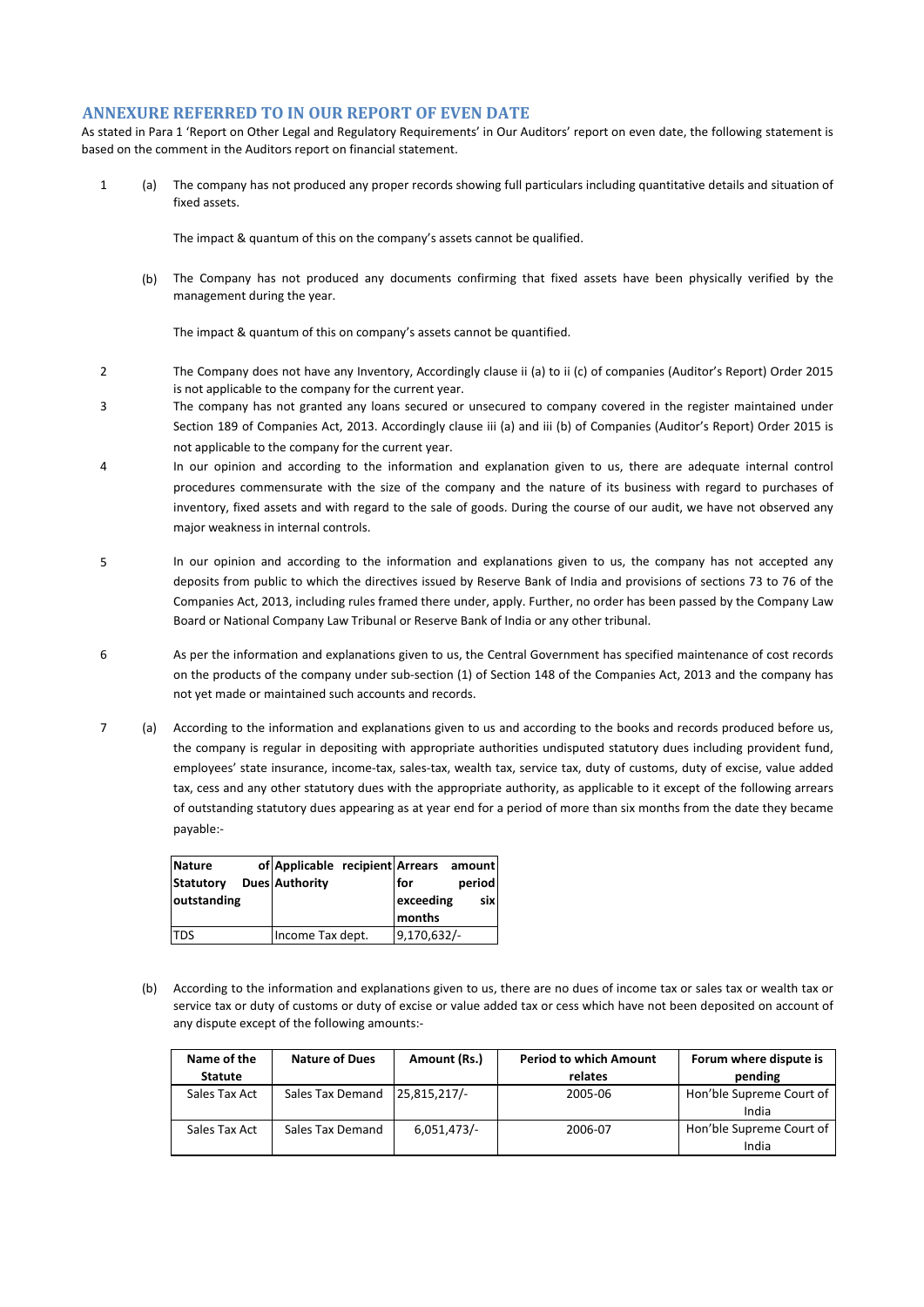- (c) According to the information and explanations provided to us, there were no amounts which required to be transferred under investor education and protection fund in accordance with the relevant provisions of the Companies Act, 1956 (1 of 1956) and rules made there under within the stipulated time.
- 8 Since the Company has not commenced revenue operation. So clause Viii of para 3 of Companies (Auditor's Report) order 2015 is not applicable to the company for the current year.
- 9 In our opinion and according to the information and explanations given to us, during the year under audit, the company did not have any borrowings from any financial institution, bank or debenture holders.
- 10 According to the information and explanations given to us, the company has not given any guarantee for loans taken by others from banks and financial institutions.
- 11 According to the information and explanations given to us, the company has not availed any term loan during the year under audit.
- 12 According to the information and explanations given to us, no fraud on or by the company has been noticed or reported during the course of our audit.

**For P.C. BINDAL & CO.**  Chartered Accountants Firm Registration No. 003824 N

**Sd/- CA .K.C. GUPTA** Place : New Delhi Partner New Delhi Partner New York 1999 and 2008 and 2009 and 2009 and 2009 and 2009 and 200 Date: 28<sup>th</sup> May 2015 Membership No: 088638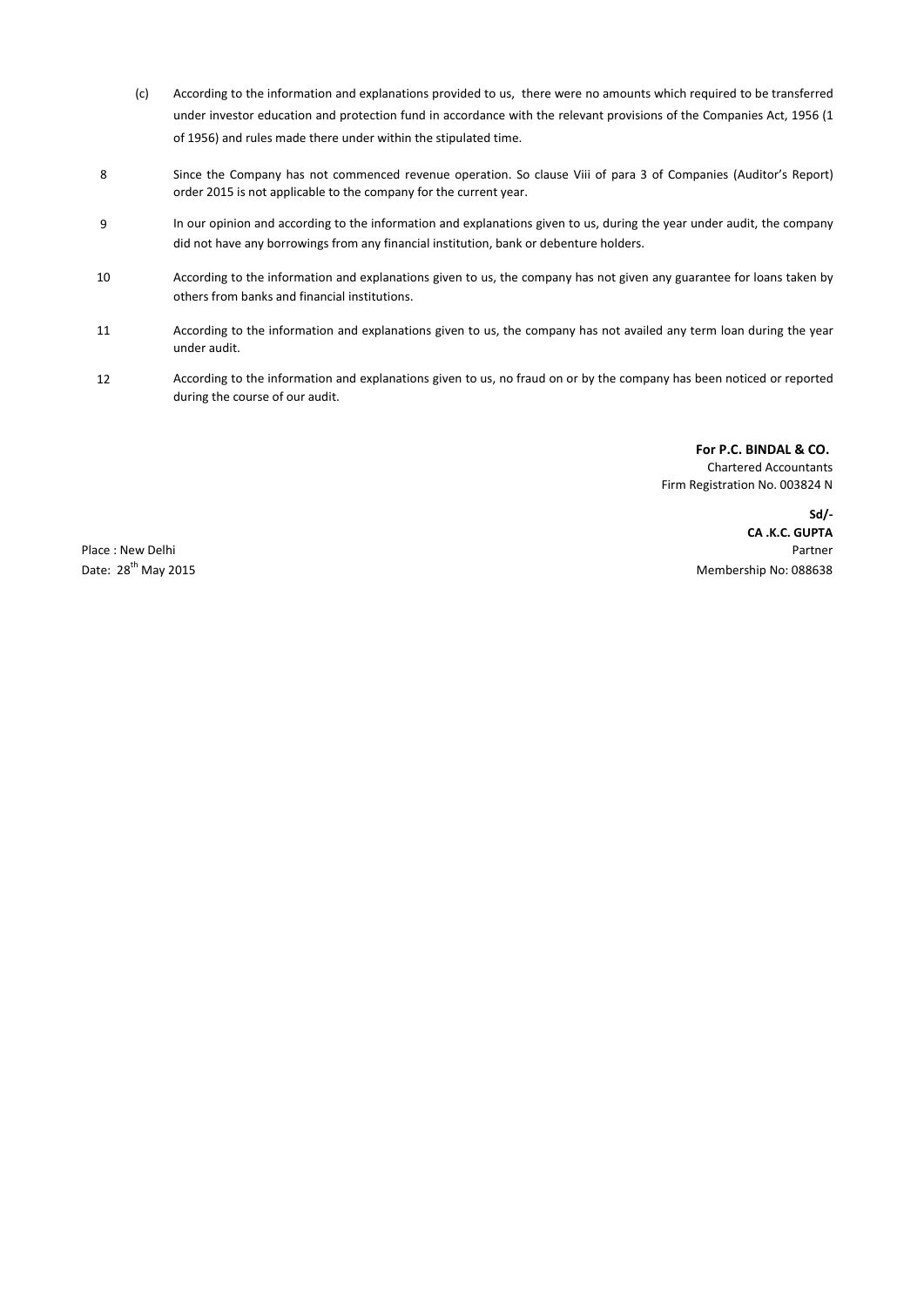### **APAKSH BROADBAND LIMITED BALANCE SHEET AS AT MARCH 31, 2015**

|                                 | <b>Notes</b>     | 31-Mar-15<br>Rs. | 31-Mar-14<br>Rs. |
|---------------------------------|------------------|------------------|------------------|
| <b>Equity and liabilities</b>   |                  |                  |                  |
| <b>Shareholders' funds</b>      |                  |                  |                  |
| Share capital                   | $\overline{3}$   | 1,352,250,000    | 1,352,250,000    |
|                                 |                  | 1,352,250,000    | 1,352,250,000    |
| <b>Non-current liabilities</b>  |                  |                  |                  |
| Trade payables                  | $\overline{4}$   | 154,320,149      | 153,186,750      |
|                                 |                  | 154,320,149      | 153,186,750      |
| <b>Current liabilities</b>      |                  |                  |                  |
| Short-term borrowings           | 5                | 54,792,559       | 54,792,559       |
| Other Short-term liabilities    | 5.1              | 9,843,098        | 9,931,314        |
|                                 |                  | 64,635,657       | 64,723,873       |
| <b>TOTAL</b>                    |                  | 1,571,205,806    | 1,570,160,623    |
|                                 |                  |                  |                  |
| <b>Assets</b>                   |                  |                  |                  |
| <b>Non-current assets</b>       |                  |                  |                  |
| <b>Fixed assets</b>             |                  |                  |                  |
| Tangible assets                 | $\boldsymbol{6}$ | 1,224,411        | 1,466,080        |
| Intangible assets               | $\overline{7}$   |                  |                  |
| Capital work-in-progress        | 7.1              | 1,462,191,325    | 1,462,191,325    |
| Project Development Expenditure | 7.2              | 71,135,159       | 70,016,054       |
|                                 |                  | 1,534,550,895    | 1,533,673,459    |
| <b>Current assets</b>           |                  |                  |                  |
| Cash and bank balances          | 8                | 50,687           | 19,036           |
| Short-term loans and advances   | 9                | 36,604,224       | 36,468,128       |
|                                 |                  | 36,654,911       | 36,487,164       |
| <b>TOTAL</b>                    |                  | 1,571,205,806    | 1,570,160,623    |

Summary of significant accounting policies 2.1 The accompanying notes (1-22) are an integral part of the financial statements.

As per our report of even date attached

Chartered Accountants Firm registration number: 003824N

**Sd/- CA. K.C. Gupta Sd/- Sd/-** Partner Director Director Director Director Director Director Director Director Membership No. 088638

Place : New Delhi Dated: 28th May 2015

**For P.C. Bindal & Co** For and on behalf of the Board of Directors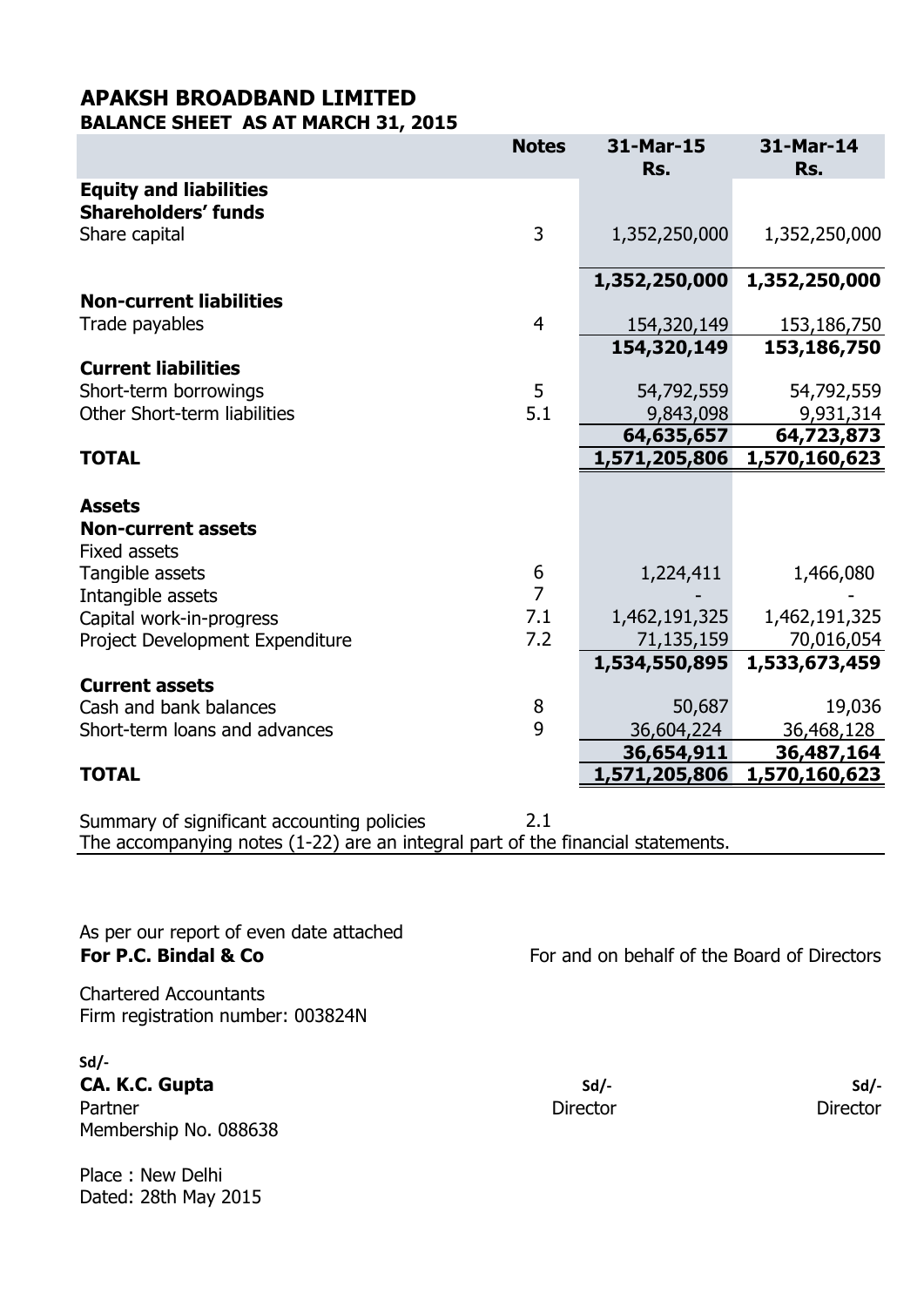### **APAKSH BROADBAND LIMITED CASH FLOW STATEMENT FOR THE YEAR ENDED MARCH 31, 2015**

|                                                        | 31-Mar-15<br>Rs. | 31-Mar-14<br>Rs. |
|--------------------------------------------------------|------------------|------------------|
| A Cash flow from operating activities                  |                  |                  |
| Net cash flow from/ (used in) operating activities (A) |                  |                  |
| <b>B Cash flows from investing activities</b>          |                  |                  |
| Adjustment for change in current assets                | (136,096)        | 19,953,997       |
| Adjustment for change in current liablities            | (88, 216)        | (97, 936)        |
| Adjustment for change in Non current liablities        | 1,133,399        | (18,901,873)     |
| Pre-operative Expenditure Pending allocation           | (877, 436)       | (990,621)        |
| Net cash flow from/ (used in) investing activities (B) | 31,651           | (36, 433)        |
| <b>Cash flows from financing activities</b>            |                  |                  |

**Net cash flow from/ (used in) in financing activities (C)**

| Net increase/(decrease) in cash and cash equivalents $(A + B + C)$<br>Cash and cash equivalents at the beginning of the year<br>Cash and cash equivalents at the end of the year | 31,651<br>19,036<br>50,687 | (36,433)<br>55,469<br>19,036 |
|----------------------------------------------------------------------------------------------------------------------------------------------------------------------------------|----------------------------|------------------------------|
| <b>Components of cash and cash equivalents</b>                                                                                                                                   |                            |                              |
| With banks- on current account                                                                                                                                                   | 50,687                     | 19,036                       |
| - on deposit account                                                                                                                                                             |                            |                              |
| Total cash and cash equivalents (note 8)                                                                                                                                         | 50,687                     | 19,036                       |
| Summary of significant accounting policies                                                                                                                                       | 2.1                        |                              |
| The accompanying notes (1-22) are an integral part of the financial statements.                                                                                                  |                            |                              |

As per our report of even date attached **For P.C. Bindal & Co For and on behalf of the Board of Directors** Chartered Accountants Firm registration number: 003824N

**Sd/- CA. K.C. Gupta Sd/- Sd/- Sd/- Sd/- Sd/- Sd/- Sd/- Sd/- Sd/- Sd/- Sd/- Sd/- Sd/- Sd/- Sd/- Sd/- Sd/- Sd/- Sd/- Sd/- Sd/- Sd/- Sd/- Sd/- Sd/- Sd/- Sd/- Sd/- Sd/- S** Partner Director Director Director Director Director Director Director Director Director Membership No. 088638

Place : New Delhi Dated: 28th May 2015

 *- - - - - - - - - - - - - - - -*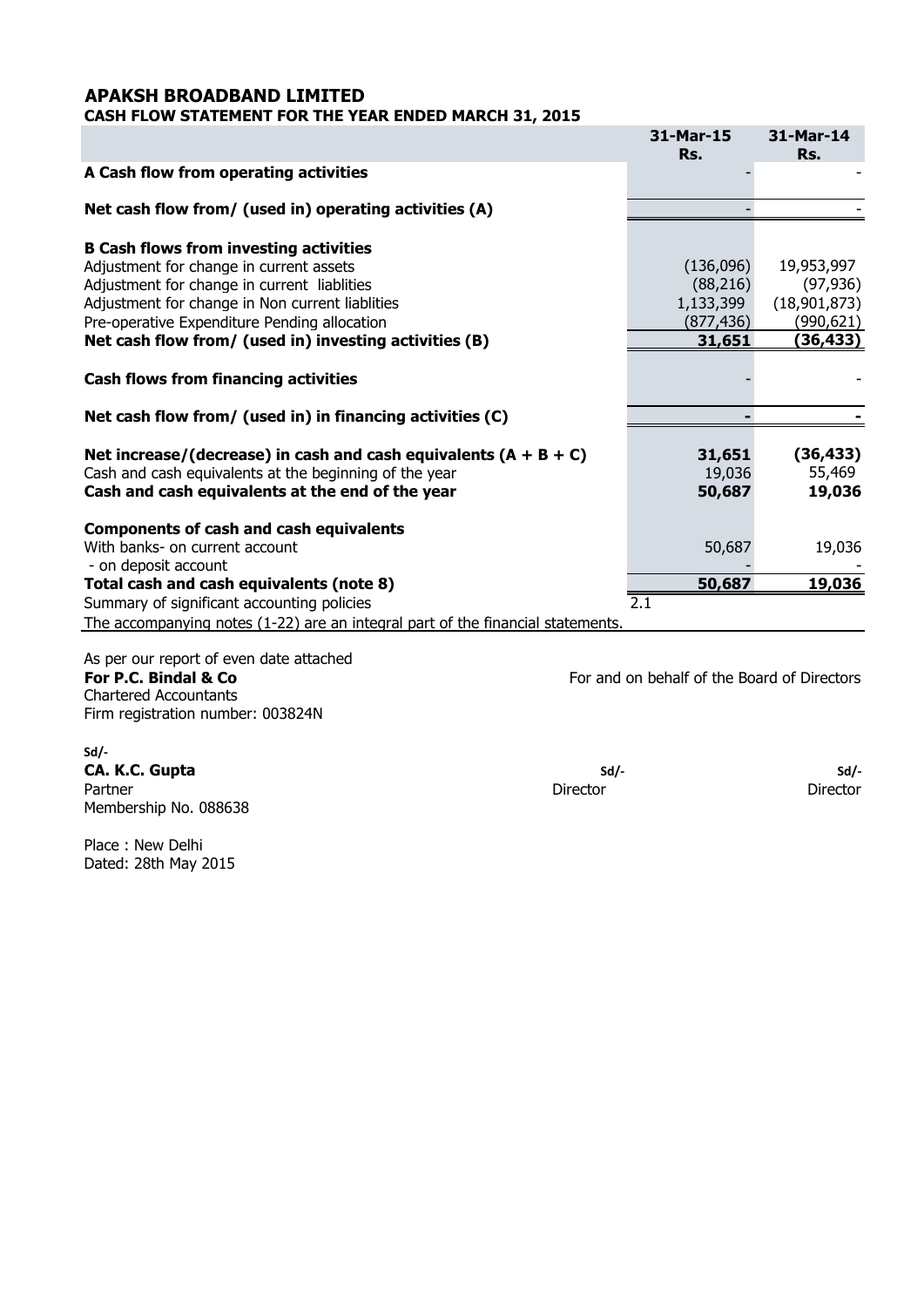| $\mathbf{1}$   |                                                                                                                                                                           | <b>CORPORATE INFORMATION</b><br>APAksh Broadband Limited (the company) is a public Company domiciled in India and incorporated under the<br>provisions of the Companies Act, 2013. The Company is a subsidiary of Aksh Optifibre Limited (AOL).                                                                                                                                                                                                                                                                                                                                                                    |                                |
|----------------|---------------------------------------------------------------------------------------------------------------------------------------------------------------------------|--------------------------------------------------------------------------------------------------------------------------------------------------------------------------------------------------------------------------------------------------------------------------------------------------------------------------------------------------------------------------------------------------------------------------------------------------------------------------------------------------------------------------------------------------------------------------------------------------------------------|--------------------------------|
| $\overline{2}$ |                                                                                                                                                                           | <b>BASIS OF PREPARATION</b><br>The financial statements have been prepared to comply in all material respects with the notified Accounting<br>Standards by Companies Accounting Standard (as amended) Rules 2006 and the relevant requirements of the<br>Companies Act, 2013. The financial statements have been prepared under historical cost convention on an accrual<br>basis of accounting except in case of assets for which impairment is carried out. The accounting policies have been<br>consistently applied by the Company.                                                                            |                                |
| 2.1            |                                                                                                                                                                           | SIGNIFICANT ACCOUNTING POLICIES                                                                                                                                                                                                                                                                                                                                                                                                                                                                                                                                                                                    |                                |
|                |                                                                                                                                                                           | a) Fixed Assets<br>Fixed Assets are stated at cost of acquisition less accumulated depreciation. Cost includes any borrowing costs<br>directly attributable to the acquisition/ construction of fixed assets and bringing the assets to its working condition for<br>its intended use.                                                                                                                                                                                                                                                                                                                             |                                |
|                |                                                                                                                                                                           | b) Capital Work-in-Progress<br>costs of assets not ready for use before the year-end and expenditure during construction period that is directly or<br>indirectly related to construction, including borrowing costs are included under Capital Work-in-Progress.                                                                                                                                                                                                                                                                                                                                                  |                                |
|                | <b>Depreciation</b><br>$\mathsf{C}$<br>Depreciable amount for assets is the cost of an asset, or other amount substituted for cost, less its estimated<br>residual value. |                                                                                                                                                                                                                                                                                                                                                                                                                                                                                                                                                                                                                    |                                |
|                |                                                                                                                                                                           | Depreciation on tangible fixed assets has been provided on the straight-line method as per the useful life prescribed<br>in Schedule II to the Companies Act, 2013 except in respect of the following categories of assets, in whose case the<br>life of the assets has been assessed as under based on technical advice, taking into account the nature of the asset,<br>the estimated usage of the asset, the operating conditions of the asset, past history of replacement, anticipated<br>technological changes, manufacturers warranties and maintenance support, etc.:                                      |                                |
|                |                                                                                                                                                                           | <b>Particulars</b>                                                                                                                                                                                                                                                                                                                                                                                                                                                                                                                                                                                                 | <b>Useful life in</b><br>years |
|                |                                                                                                                                                                           | Office equipment                                                                                                                                                                                                                                                                                                                                                                                                                                                                                                                                                                                                   | 20                             |
|                |                                                                                                                                                                           | Furniture and fixtures                                                                                                                                                                                                                                                                                                                                                                                                                                                                                                                                                                                             | 15                             |
|                |                                                                                                                                                                           | Data Processing System                                                                                                                                                                                                                                                                                                                                                                                                                                                                                                                                                                                             | 5                              |
|                |                                                                                                                                                                           | Intangible assets are amortized over their estimated useful life on straight line method.                                                                                                                                                                                                                                                                                                                                                                                                                                                                                                                          |                                |
|                |                                                                                                                                                                           | d) Project Development Expenditure<br>Expenses incurred relating to project prior to commencement of commercial production / start of the project is<br>classified as Project Development Expenditure net of income earned during the project development stage.                                                                                                                                                                                                                                                                                                                                                   |                                |
|                | e)                                                                                                                                                                        | <b>Revenue Recognition</b><br>Expenses incurred relating to project prior to commencement of commercial production / start of the project is<br>classified as Project Development Expenditure net of income earned during the project development stage.                                                                                                                                                                                                                                                                                                                                                           |                                |
|                | f)                                                                                                                                                                        | <b>Foreign Currency transactions</b><br>Transactions in foreign currency are recorded at the exchange rates prevailing at the dates of the transactions. In<br>case of liabilities incurred for the acquisition of fixed assets, the loss or gain on restatement of liabilities (at the rates<br>prevailing at the year end) is included in the carrying amount of the related fixed assets. In the case of other foreign<br>currency denominated monetary assets and liabilities, the loss or gain arising as above is charged or credited to<br>profit and loss account of the year of restatement / settlement. |                                |
|                | g)                                                                                                                                                                        | Gratuity and other retirement benefits are added to Project Development Expenditure through a provision for<br>accruing liability based on assumption that such benefits are payable to the eligible employees at the time of<br>retirement.                                                                                                                                                                                                                                                                                                                                                                       |                                |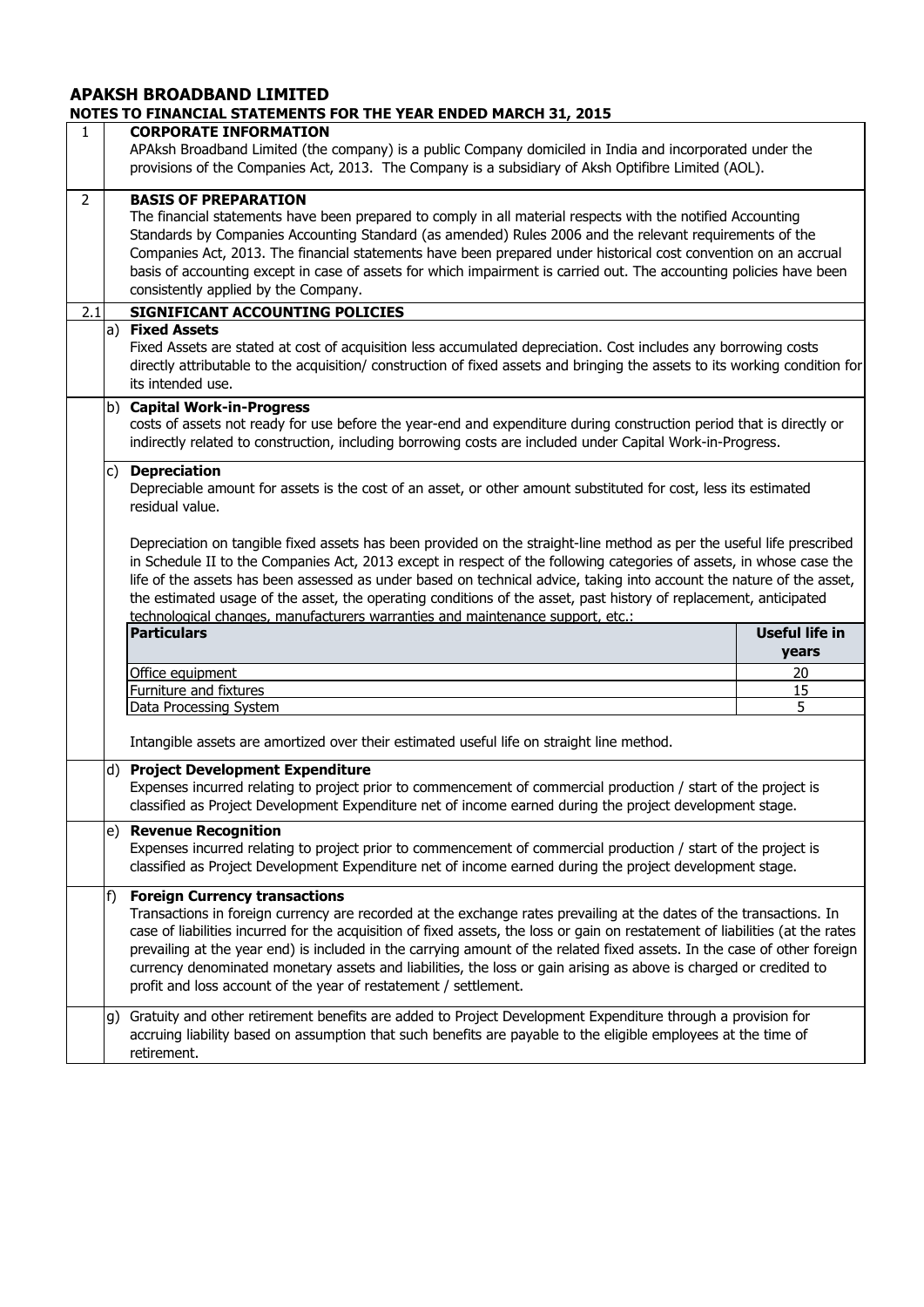#### **APAKSH BROADBAND LIMITED NOTES TO FINANCIAL STATEMENTS FOR THE YEAR ENDED MARCH 31, 2015 3. Share capital**

|                                                                                                                                                                 | 31-Mar-15<br>Rs.               | 31-Mar-14<br>Rs.               |
|-----------------------------------------------------------------------------------------------------------------------------------------------------------------|--------------------------------|--------------------------------|
| <b>Authorized shares (No.)</b><br>350,000,000 (31 March 2014:350,000,000)<br>Equity Shares of Rs. 5/- each                                                      | 1,750,000,000                  | 1,750,000,000                  |
| Issued and subscribed (No.)<br>300,000,000(31 March 2014:300,000,000) equity<br>shares of Rs. 5/- each<br>Total issued and subscribed share capital             | 1,500,000,000<br>1,500,000,000 | 1,500,000,000<br>1,500,000,000 |
| Paid-up shares (No.)<br>226,125,000(31 March 2014: 226,125,000) equity<br>shares of Rs. 5/- each fully paid up.                                                 | 1,130,625,000                  | 1,130,625,000                  |
| Forfeited Shares- 73,875,000 equity shares forfeited, paid up Rs. 3/-<br>each (31 March 2014: - 73,875,000 equity shares forfeited, paid<br>up $Rs$ $3/-$ each) | 221,625,000                    | 221,625,000                    |
| Total Paid-up share capital                                                                                                                                     | 1,352,250,000                  | 1,352,250,000                  |

#### **(a) Reconciliation of the shares outstanding at the beginning and at the end of the reporting period** Equity shares

| Lyun, pharco                        |             |               |             |               |
|-------------------------------------|-------------|---------------|-------------|---------------|
|                                     | 31-Mar-15   |               | 31-Mar-14   |               |
|                                     | No.         | Rs.           | No.         | Rs.           |
| At the beginning of the year*       | 300,000,000 | 1,352,250,000 | 300,000,000 | 1,352,250,000 |
| Issued during the year              |             |               | -           |               |
| Outstanding at the end of the year* | 300,000,000 | 1,352,250,000 | 300,000,000 | 1,352,250,000 |
| * including Forfeited Shares        |             |               |             |               |

#### **(b) Terms/ rights attached to equity shares**

The Company has only one class of equity shares having par value of Rs. 5/- per share. Each holder of equity shares is entitled to one vote per share. The Company declares and pays dividends in Indian rupees. The dividend proposed by the Board of Directors is subject to the approval of the shareholders in the ensuing Annual General Meeting.

In the event of liquidation of the Company, the holders of equity shares will be entitled to receive remaining assets of the company, after distribution of all preferential amounts. The distribution will be in proportion to the number of equity shares held by the shareholders.

#### **(c) Shares held by holding/ ultimate holding Company and/ or their subsidiaries/ associates**

Out of equity shares issued by the Company, shares held by its holding Company, ultimate holding Company and their

|                                             | 31-Mar-15     | 31-Mar-14     |
|---------------------------------------------|---------------|---------------|
| All nos.                                    | Rs.           | Rs.           |
| Aksh Optifibre Limited, the holding Company |               |               |
| 225.950.000 (31 March 2014: 225.950.000)    | 1,129,750,000 | 1,129,750,000 |
| equity shares of Rs. 5/- each fully paid    |               |               |

#### **(d) Details of shareholders holding more than 5% shares in the Company**

| Name of the shareholder                                                             |               | As at 31st March 2014<br>As at 31st March 2015 |               |                                        |
|-------------------------------------------------------------------------------------|---------------|------------------------------------------------|---------------|----------------------------------------|
|                                                                                     | Rs.           | % holding in the<br>class                      | the class     | % holding in % holding in the<br>class |
| Equity shares of Rs. 5/- each fully paid<br>Aksh Optifibre Limited, holding Company | 1,129,750,000 | 99.92                                          | 1,129,750,000 | 99.92                                  |

As per records of the Company, including its register of shareholders/ members and other declarations received from shareholders regarding beneficial interest, the above shareholding represents both legal and beneficial ownerships of shares.

#### **4. Non current liabilities**

|                                                                                                                 | 31-Mar-15<br>Rs. | 31-Mar-14<br>Rs. |
|-----------------------------------------------------------------------------------------------------------------|------------------|------------------|
| Trade payables (including acceptances) (refer<br>Note 18 for details of dues to micro and small<br>enterprises) | 154,320,149      | 153,186,750      |
|                                                                                                                 | 154,320,149      | 153,186,750      |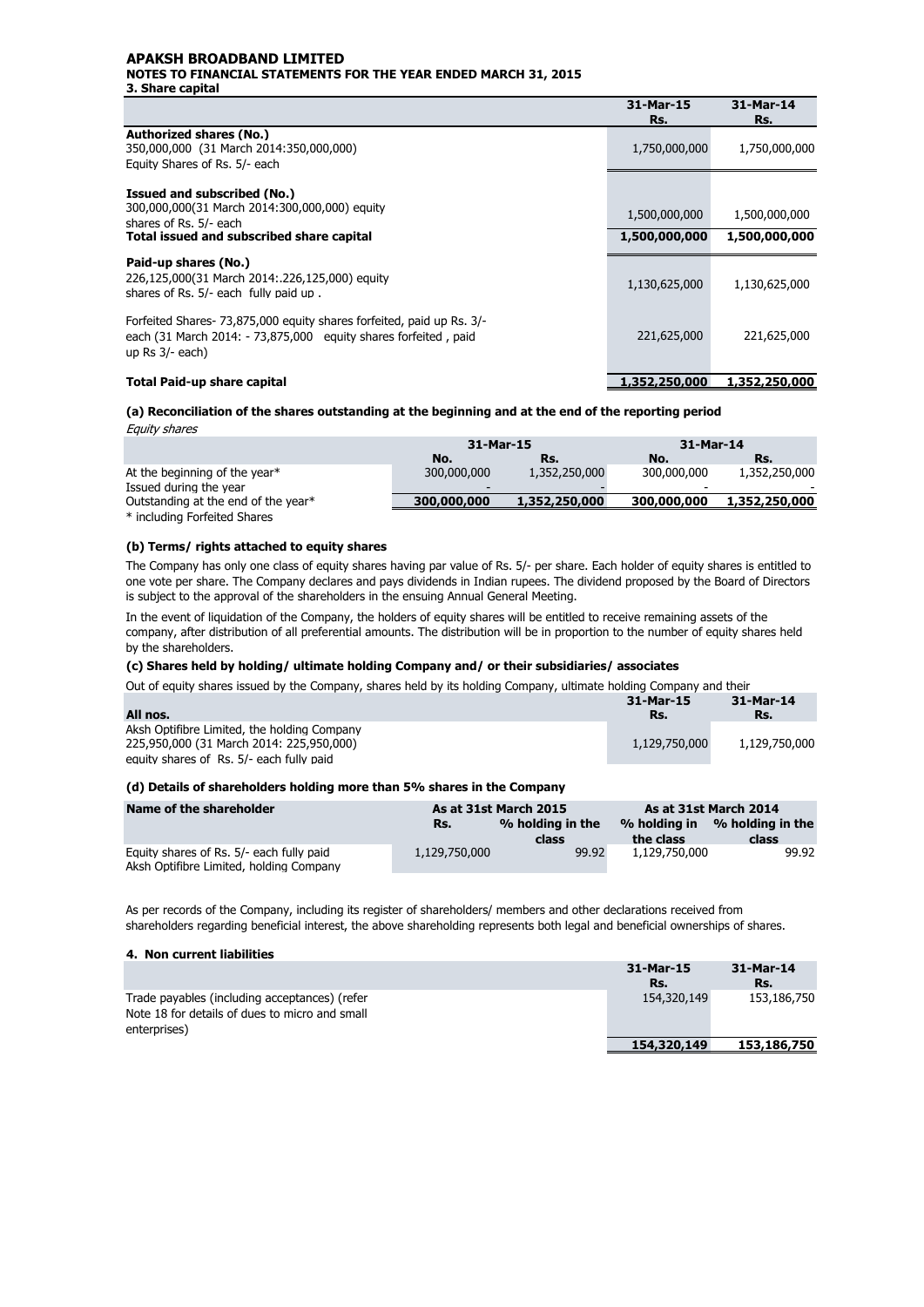**5. Short-term borrowings** 

|                         | 31-Mar-15<br>Rs. | 31-Mar-14<br>Rs. |
|-------------------------|------------------|------------------|
| <b>Secured From:-</b>   |                  |                  |
| -Banks                  |                  |                  |
| -Others                 | 49,792,559       | 49,792,559       |
| <b>Unsecured From:-</b> |                  |                  |
| -Banks                  |                  | -                |
| -Others                 | 5,000,000        | 5,000,000        |
|                         | 54,792,559       | 54,792,559       |

Secured against first & exclusive charge on Plant and Machinery of the Company covered under loan agreement.

#### **5.1. Short-term liabilities**

|                                        | 31-Mar-15<br>Rs. | 31-Mar-14<br>Rs. |
|----------------------------------------|------------------|------------------|
| <b>Other liabilities</b>               |                  |                  |
| TDS payable                            | 9,180,632        | 9,180,632        |
| Interest accrued and due on borrowings | 567,480          | 567,480          |
| <b>Others</b>                          | 94,986           | 183,202          |
|                                        | 9,843,098        | 9,931,314        |
|                                        |                  |                  |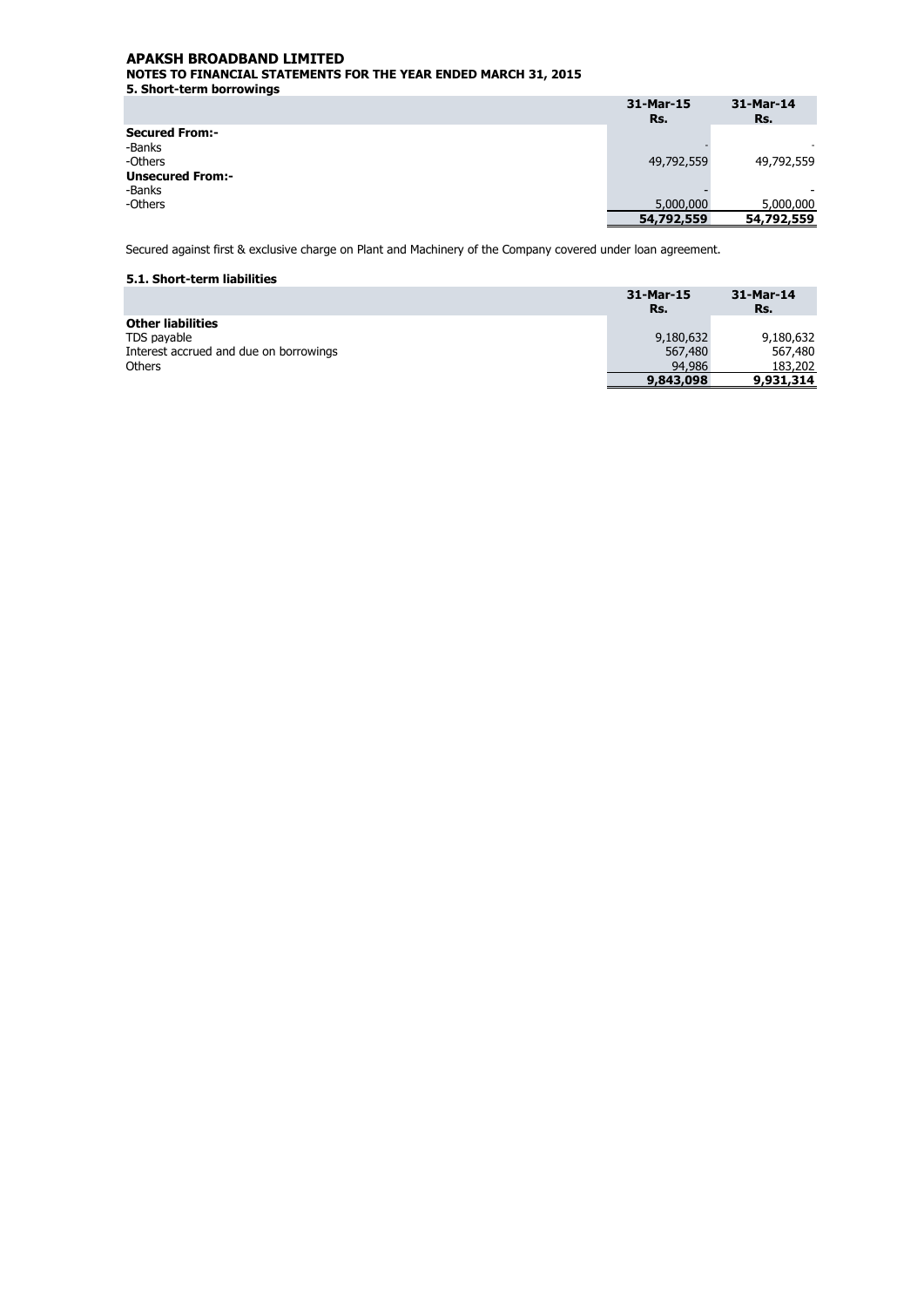### **APAKSH BROADBAND LIMITED**

**NOTES TO FINANCIAL STATEMENTS FOR THE YEAR ENDED MARCH 31, 2015**

**6. Tangible assets** 

|                          | <b>Office</b><br>equipment | <b>Data</b><br>processing | <b>Furniture</b><br>and fixtures | <b>Vehicles</b> | <b>Total</b> |
|--------------------------|----------------------------|---------------------------|----------------------------------|-----------------|--------------|
|                          | Rs.                        | Rs.                       | Rs.                              | Rs.             | Rs.          |
| <b>Cost or valuation</b> |                            |                           |                                  |                 |              |
| <b>At 1 April 2013</b>   | 1,329,193                  | 4,883,771                 | 1,156,584                        | 1,108,627       | 8,478,175    |
| <b>Additions</b>         |                            |                           |                                  |                 |              |
| <b>Disposals</b>         |                            |                           |                                  |                 |              |
| At 31 March 2014         | 1,329,193                  | 4,883,771                 | 1,156,584                        | 1,108,627       | 8,478,175    |
| <b>Additions</b>         |                            |                           |                                  |                 |              |
| <b>Disposals</b>         |                            |                           |                                  |                 |              |
| At 31 March 2015         | 1,329,193                  | 4,883,771                 | 1,156,584                        | 1,108,627       | 8,478,175    |
|                          |                            |                           |                                  |                 |              |
| <b>Depreciation</b>      |                            |                           |                                  |                 |              |
| <b>At 1 April 2013</b>   | 527,224                    | 4,883,771                 | 569,981                          | 789,450         | 6,770,426    |
| Charge for the year      | 63,137                     |                           | 73,212                           | 105,320         | 241,669      |
| <b>Disposals</b>         |                            |                           |                                  |                 |              |
| <b>At 31 March 2014</b>  | 590,361                    | 4,883,771                 | 643,193                          | 894,770         | 7,012,095    |
| Charge for the year      | 63,137                     |                           | 73,212                           | 105,320         | 241,669      |
| <b>Disposals</b>         |                            |                           |                                  |                 |              |
| At 31 March 2015         | 653,498                    | 4,883,771                 | 716,405                          | 1,000,090       | 7,253,764    |
| <b>Net Block</b>         |                            |                           |                                  |                 |              |
| At 31 March 2014         | 738,832                    |                           | 513,391                          | 213,857         | 1,466,080    |
| <b>At 31 March 2015</b>  | 675,695                    |                           | 440,179                          | 108,537         | 1,224,411    |

### **7. Intangible assets**

|                         | <b>Computer</b><br>software | <b>Total</b> |
|-------------------------|-----------------------------|--------------|
|                         | Rs.                         | Rs.          |
| <b>Gross block</b>      |                             |              |
| <b>At 1 April 2013</b>  | 6,420,562                   | 6,420,562    |
| Additions               |                             |              |
| Internal development    |                             |              |
| At 31 March 2014        | 6,420,562                   | 6,420,562    |
| Additions               |                             |              |
|                         |                             |              |
| At 31 March 2015        | 6,420,562                   | 6,420,562    |
|                         |                             |              |
| Amortization            |                             |              |
| <b>At 1 April 2013</b>  | 6,420,562                   | 6,420,562    |
| Charge for the year     |                             |              |
| <b>At 31 March 2014</b> | 6,420,562                   | 6,420,562    |
| Charge for the year     |                             |              |
| <b>At 31 March 2015</b> | 6,420,562                   | 6,420,562    |
| Net block               |                             |              |
| <b>At 31 March 2014</b> |                             |              |
| At 31 March 2015        |                             |              |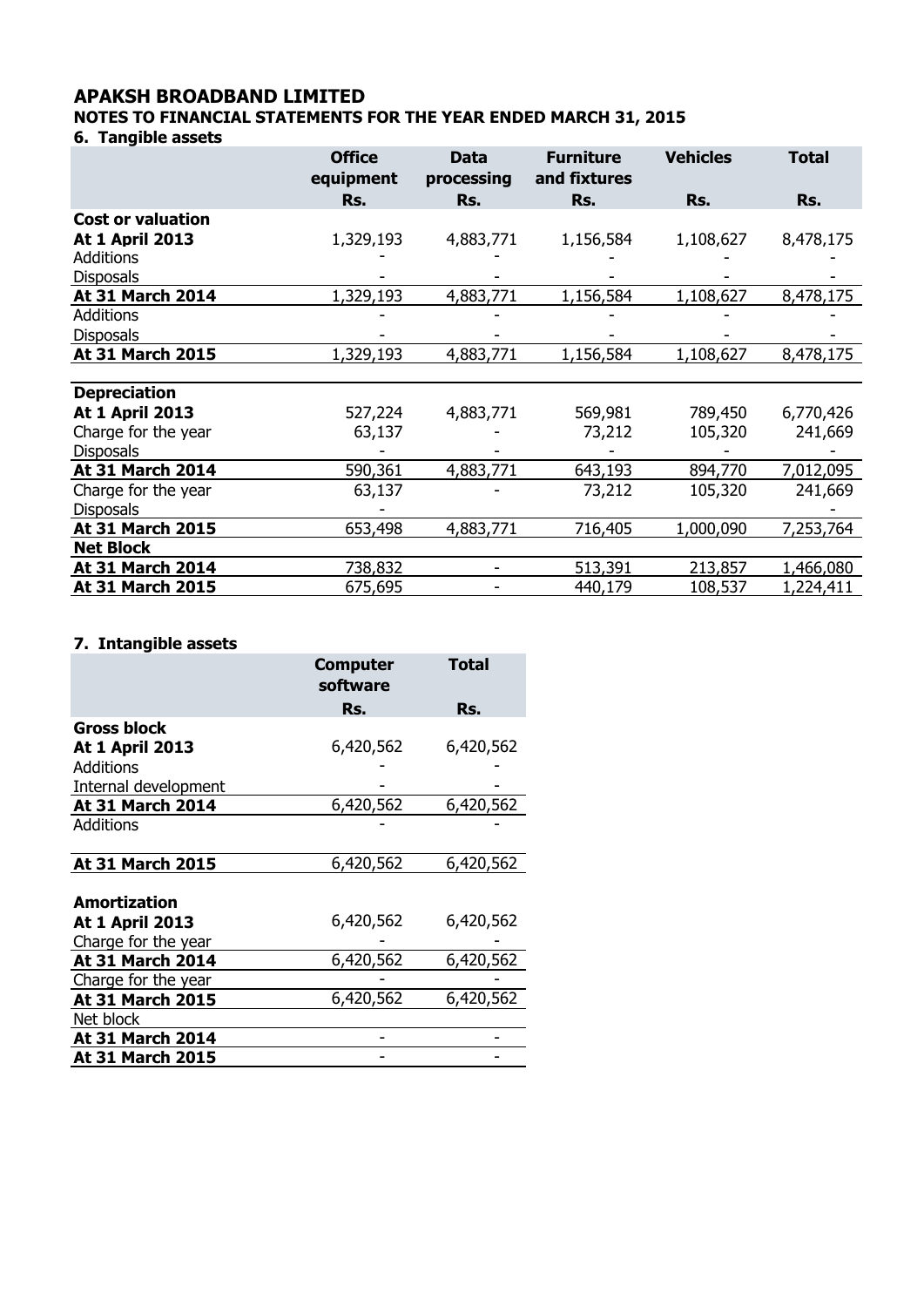### **APAKSH BROADBAND LIMITED**

### **7.1. Capital Work in progress NOTES TO FINANCIAL STATEMENTS FOR THE YEAR ENDED MARCH 31, 2015**

|                                   | As at         | As at         |
|-----------------------------------|---------------|---------------|
|                                   | 31-Mar-15     | 31-Mar-14     |
|                                   | Rs.           | Rs.           |
| Accessories- Aerial & Underground | 32,346,923    | 32,346,923    |
| Cable TV Equipment                | 31,845,719    | 31,845,719    |
| Duct, Cables & Others             | 1,074,747,242 | 1,074,747,242 |
| 50 KVA Diesel Generator           | 520,000       | 520,000       |
| Other Equipment                   | 36,194,218    | 36,194,218    |
| Cables Laying                     | 94,650,474    | 94,650,474    |
| Survey & Other Works              | 131,724,619   | 131,724,619   |
| Switches                          | 60,162,130    | 60,162,130    |
|                                   | 1,462,191,325 | 1,462,191,325 |

### **7.2. Project Development Expenditure**

| As at      | As at                                                                                                                                                                                                      |
|------------|------------------------------------------------------------------------------------------------------------------------------------------------------------------------------------------------------------|
|            | 31-Mar-14                                                                                                                                                                                                  |
| Rs.        | Rs.                                                                                                                                                                                                        |
|            | 26,800                                                                                                                                                                                                     |
|            | 1,228,246                                                                                                                                                                                                  |
|            | 3,080,431                                                                                                                                                                                                  |
|            | 1,081,370                                                                                                                                                                                                  |
|            | 21,431,912                                                                                                                                                                                                 |
|            | 20,934                                                                                                                                                                                                     |
|            | 533,032                                                                                                                                                                                                    |
|            | 25,000                                                                                                                                                                                                     |
|            | 361,419                                                                                                                                                                                                    |
| 1,919,055  | 1,919,055                                                                                                                                                                                                  |
| 91,796     | 91,796                                                                                                                                                                                                     |
| 16,900     | 16,900                                                                                                                                                                                                     |
| 13,674,325 | 13,432,656                                                                                                                                                                                                 |
| 70,000     | 70,000                                                                                                                                                                                                     |
| 1,057,494  | 1,057,494                                                                                                                                                                                                  |
| 8,923,177  | 8,896,473                                                                                                                                                                                                  |
| 1,242,275  | 1,241,426                                                                                                                                                                                                  |
| 247,798    | 247,798                                                                                                                                                                                                    |
| 4,004,633  | 3,771,242                                                                                                                                                                                                  |
| 2,625,176  | 2,625,176                                                                                                                                                                                                  |
| 30,167     | 30,167                                                                                                                                                                                                     |
| 102,145    | 102,145                                                                                                                                                                                                    |
| 1,245,176  | 1,245,176                                                                                                                                                                                                  |
| 196,262    | 195,762                                                                                                                                                                                                    |
| 66,283     | 66,283                                                                                                                                                                                                     |
| 7,362,935  | 6,941,585                                                                                                                                                                                                  |
| 200,000    | 200,000                                                                                                                                                                                                    |
| 15,213,738 | 15,213,738                                                                                                                                                                                                 |
| 1,103,386  | 1,103,386                                                                                                                                                                                                  |
| 2,603,219  | 2,520,937                                                                                                                                                                                                  |
| 20,010     | 20,010                                                                                                                                                                                                     |
| 115,550    | 115,550                                                                                                                                                                                                    |
| 90,033,004 | 88,913,899                                                                                                                                                                                                 |
|            | 217,746                                                                                                                                                                                                    |
|            | 900,000                                                                                                                                                                                                    |
|            | 3,875,424                                                                                                                                                                                                  |
|            | 244,481                                                                                                                                                                                                    |
|            | 13,660,194                                                                                                                                                                                                 |
|            | 70,016,054                                                                                                                                                                                                 |
|            | 70,016,054                                                                                                                                                                                                 |
|            | 31-Mar-15<br>26,800<br>1,228,246<br>3,080,431<br>1,193,730<br>21,431,912<br>20,934<br>533,032<br>25,000<br>361,419<br>217,746<br>900,000<br>3,875,424<br>244,481<br>13,660,194<br>71,135,159<br>71,135,159 |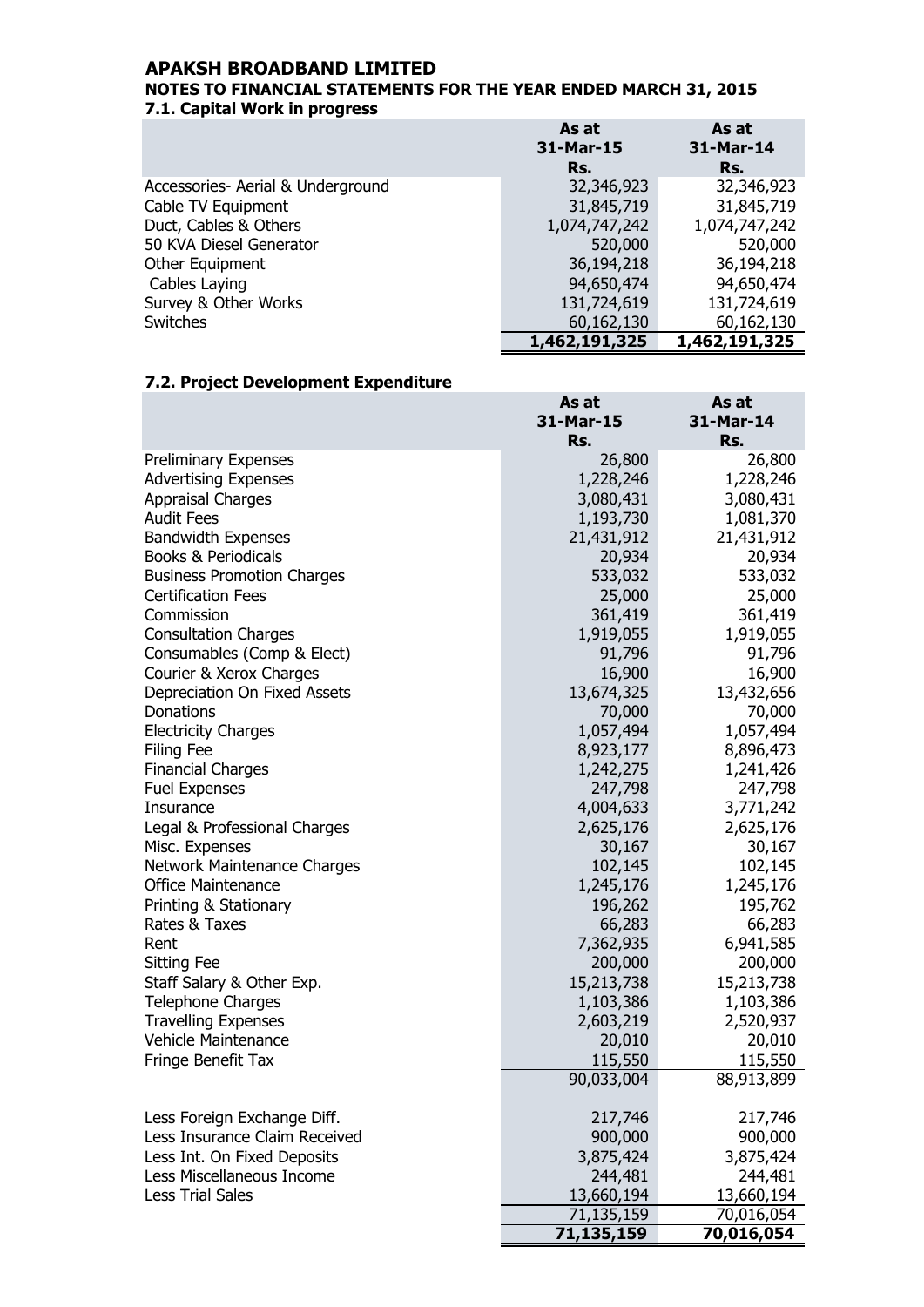**8. Cash and bank balances** 

|                                                   |           | <b>Current</b> |
|---------------------------------------------------|-----------|----------------|
|                                                   | 31-Mar-15 | 31-Mar-14      |
| Cash and cash equivalents<br>Balances with banks: | Rs.       | Rs.            |
| $-$ On current accounts                           | 50,687    | 19,036         |
|                                                   | 50,687    | 19,036         |
|                                                   | 50,687    | 19,036         |
| 9. Loans and advances                             |           |                |

|                                                  | <b>Current</b>   |                  |
|--------------------------------------------------|------------------|------------------|
|                                                  | 31-Mar-15<br>Rs. | 31-Mar-14<br>Rs. |
| <b>Security deposit</b>                          |                  |                  |
| Secured, considered good                         |                  |                  |
| Unsecured, considered good                       | 2,047,202        | 2,044,952        |
|                                                  | 2,047,202        | 2,044,952        |
| Advances recoverable in cash or kind             |                  |                  |
| Secured considered good                          |                  |                  |
| Unsecured considered good                        | 28,668,875       | 28,668,875       |
|                                                  |                  |                  |
|                                                  | 28,668,875       | 28,668,875       |
| Provision for doubtful advances                  |                  |                  |
|                                                  | 28,668,875       | 28,668,875       |
| Other loans and advances                         |                  |                  |
| Income-Tax Refund Due                            | 378,096          | 378,096          |
| Prepaid Expenses                                 | 208,659          | 202,862          |
| Balances with statutory / government authorities | 5,301,392        | 5,173,343        |
|                                                  |                  |                  |
|                                                  | 5,888,147        | 5,754,301        |
|                                                  |                  |                  |
|                                                  | 36,604,224       | 36,468,128       |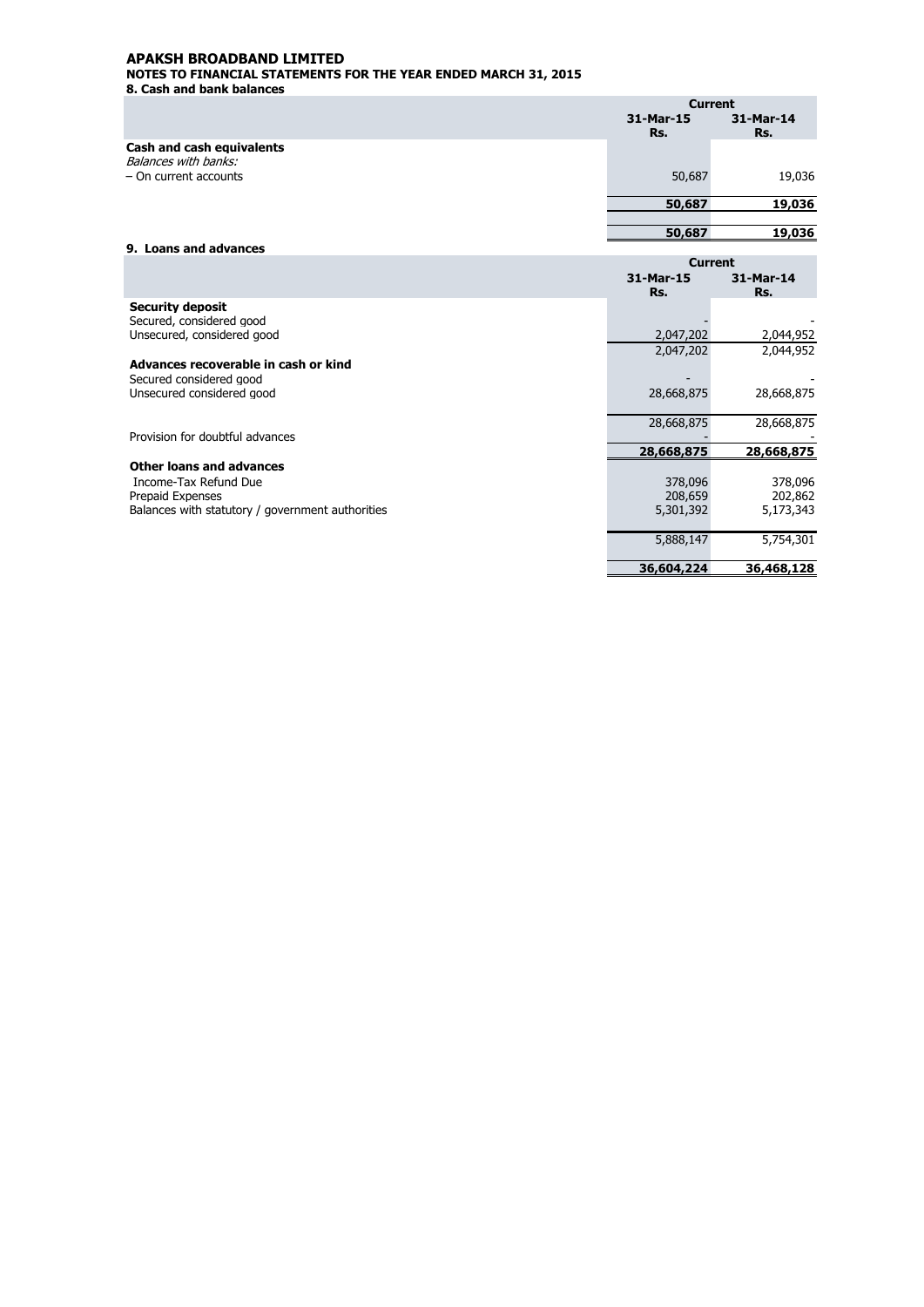#### **10 Contingent Liabilities:**

- a) Rs. 3,50,00,000 were demanded by M/s. Andhra Pradesh Technology Services Ltd towards liquidated damages, not acknowledged as debt.
- b) Sales Tax demands Rs 25,815,217 (P.Y. Rs.29,503,105) and Rs 6,051,473 (P.Y. Rs.6,915,969/-) for the year 2005-06 and 2006-07 is under consideration by Hon'ble Supreme Court of India.
- c) Rs 23,75,000 claimed by M/s Broadband Net Inc towards supply of equipments, which were not approved and returned to the supplier. Case is under sub judice.
- **11** The Company is setting up a Broadband Project in the state of Andhra Pradesh. No Statement of Profit and Loss has been prepared since the Company has not commenced revenue operations. The expenditure incurred during the period are classified as "Project Development Expenses" pending capitalization and will be apportioned to the assets on the completion of the Project.

#### **12 Related Party Disclosures**

Related party disclosures as required under Notified Accounting Standard (as amended) - 18 on "Related Party Disclosures" issued by The Institute of Chartered Accountants of India are as given below as on 31 March, 2015:

- a) Holding Company :
	- Aksh Optifibre Limited
- b) Key Management Personnel & their relatives
	- Dr. Kailash S. Choudhari
	- Mr. Chetan Choudhari

### **Related Party Transactions**

|    |                                                                                                        | <b>Current Year</b>      | Previous Year            |
|----|--------------------------------------------------------------------------------------------------------|--------------------------|--------------------------|
| a) | <b>Holding Company</b>                                                                                 |                          |                          |
|    | <b>Aksh Optifibre Limited</b><br>Reimbursement of Expenses paid<br>Outstanding balance due to / (from) | 1,043,399<br>157,654,511 | 5,544,275<br>156,611,112 |

**13** Estimated amount of Contracts remaining to be Executed on Capital Account and not provided for – Rs. 3,02,63,38,000 ( Previous Year Rs. 3,02,63,38,000 )

#### **14** Rs.NIL (Previous Year Rs. NIL) **Expenditure/ Income in Foreign Currency**

- Income-Nil
- **15** Bank Guarantee of Rs 15,000,000 (Previous Year Rs 15,000,000) was invoked by M/s.Andhra Pradesh Technology Services Ltd due to failure of implementation of project, debited to advance account and matter is being contested.